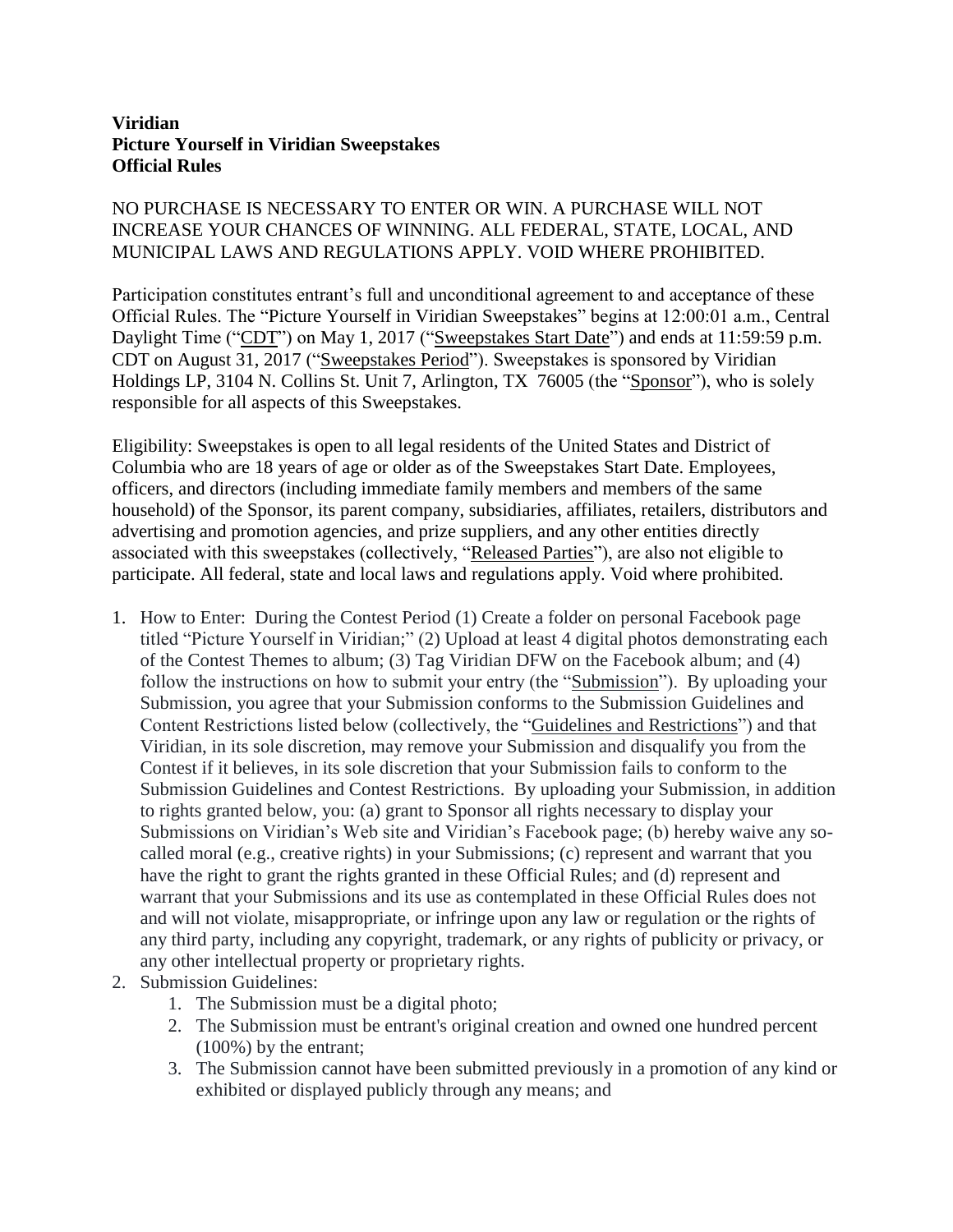- 4. The four Submissions must demonstrate each of the following contest themes ("Contest Themes"):
	- 1. Be Social
	- 2. Make a Splash
	- 3. One with Nature
	- 4. Get Physical
- 3. Content Restrictions:
	- 1. The Submission must not contain material that violates, misappropriates, or infringes upon any law or regulation or the rights of any third party, including any copyright, trademark, or any rights of publicity or privacy, or any other intellectual property or proprietary rights;
	- 2. The Submission must not disparage any person or entity;
	- 3. The Submission must not contain material that is inappropriate, indecent, obscene hateful, tortious, and/or defamatory;
	- 4. The Submission must not contain material that promotes bigotry, racism, hatred or harm against any group or individual or promotes discrimination based on race, gender, religion, nationality, disability, sexual orientation or age; and
- 4. The Submission must not contain material that is unlawful, in violation of or contrary to the laws or regulations in any jurisdiction where Submission is created.
- 5. Participants must mail required images on USB Drive it to "Picture Yourself in Viridian" Sweepstakes, 835 E. Lamar Blvd. #254, Arlington, TX 76005. Mail-in entries must be postmarked by August 31, 2017, and received by September 5, 2017.

LIMIT one entry per person, per Facebook account. Once submitted, an entry cannot be deleted, canceled or modified. Participants should enter using only a Facebook account registered in their name. In the event of a dispute as to Online Entries submitted by multiple individuals using the same e-mail account, subscriber is deemed to be the natural person who is assigned an e-mail address by an Internet access provider, online service provider or other organization which is responsible for assigning e-mail addresses or the domain associated with the submitted e-mail address.

These Official Rules are available by mail as set forth below.

Internet Limitations of Liability: If for any reason this Sweepstakes is not capable of running as planned due to infection by computer virus, bugs, tampering, unauthorized intervention, fraud, technical failures, or any other causes beyond the control of the Sponsor which corrupt or affect the administration, security, fairness, integrity or proper conduct of this Sweepstakes, the Sponsor reserves the right at its sole discretion, to disqualify any individual who tampers with the entry process, and to cancel, terminate, modify or suspend the Sweepstakes in whole or in part, at any time, without notice and award the Grand Prize using all non-suspect eligible entries received as of, or after (if applicable) this cancellation, termination, modification or suspension date, or in any manner that is fair and equitable. Sponsor assumes no responsibility for any error, omission, interruption, deletion, defect, delay in operation or transmission, communications line failure, theft or destruction or unauthorized access to, or alteration of, entries. Sponsor is not responsible for any problems or technical malfunction of any telephone network or telephone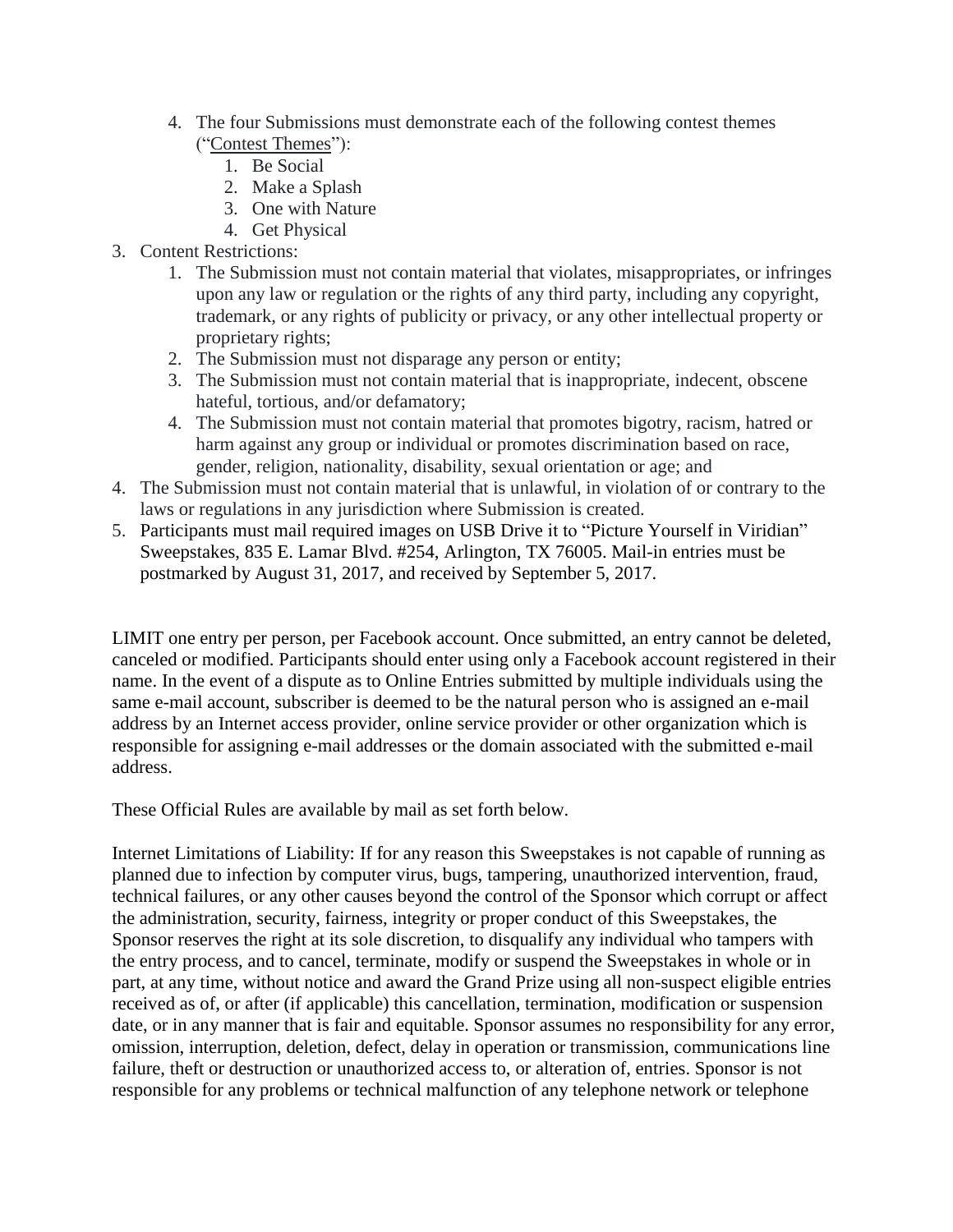lines, computer on-line systems, servers, or providers, computer equipment, software, failure of any e-mail or entry to be received by Sponsor on account of technical problems, human error or traffic congestion on the Internet or at any Website, or any combination thereof, including any injury or damage to participant's or any other person's computer relating to or resulting from participation in this Sweepstakes or downloading any materials in this Sweepstakes. CAUTION: ANY ATTEMPT TO DELIBERATELY DAMAGE ANY WEBSITE OR UNDERMINE THE LEGITIMATE OPERATION OF THE SWEEPSTAKES IS A VIOLATION OF CRIMINAL AND CIVIL LAWS AND SHOULD SUCH AN ATTEMPT BE MADE, THE SPONSOR RESERVES THE RIGHT TO SEEK DAMAGES OR OTHER REMEDIES FROM ANY SUCH PERSON (S) RESPONSIBLE FOR THE ATTEMPT TO THE FULLEST EXTENT PERMITTED BY LAW. In the event of a dispute as to the identity of a winner based on an email address, the winning entry will be declared by the authorized account holder of the e-mail address submitted at time of entry. "Authorized account holder" is defined as the natural person who is assigned to an e-mail address by an Internet access provider, on-line service provider or other organization (e.g., business, educational, institution, etc.) that is responsible for assigning e-mail addresses for the domain associated with the submitted e-mail address.

Winner Notification: Prize winner will be selected from among all eligible entries received on or about September 9, 2017, by Debra Meers ("the Administrator"), the Marketing Director for Viridian Holdings LP, whose decisions are final and binding in all matters relating to this Sweepstakes. Odds of winning will depend on the total number of eligible entries received. The Grand Prize winner will be contacted by telephone or email and will take receipt of prize at the Viridian Development office located at 3104 N Collins St. #7, Arlington, TX 76005.

Prize: Following the conclusion of the Promotion, one (1) Grand Prize winner will be selected from entries. The Grand Prize winner will receive \$1,000.00 gift certificate to Arlington Camera. Grand Prize winner will be solely responsible for all fees and local, state and federal taxes. Grand Prize winner must provide a valid driver's license or other acceptable government-issued identification card to take delivery and must take delivery within thirty (30) days of being awarded the Grand Prize.

By accepting any prize, the prize winner agrees to release the Sponsor, the Released Parties, and prize suppliers from any and all liability whatsoever for any injuries, losses, or damages of any kind caused by entering the promotion or for damages of any kind caused by any prize or resulting from acceptance, possession, or use/misuse of prize awarded. No substitution or transfer of prize or election of cash in lieu of prize will be permitted. The Sponsor reserves the right at its sole discretion to substitute any prize package with another prize of equal or greater value in the event that the prize (or any component thereof) is not available.

Prize Conditions: The Grand Prize winner will be required to sign an Affidavit of Eligibility and Liability/Publicity Release to be returned within 14 days of written notification, or prize may be forfeited and an alternate winner selected. If a prize or prize notification is returned as unclaimed or undeliverable to a potential winner, if potential winner cannot be reached within three (3) calendar days from the first notification attempt, or if potential winner fails to return requisite document within the specified time period, or if a potential winner is not in compliance with these Official Rules, such then such person shall be disqualified and an alternate winner will be